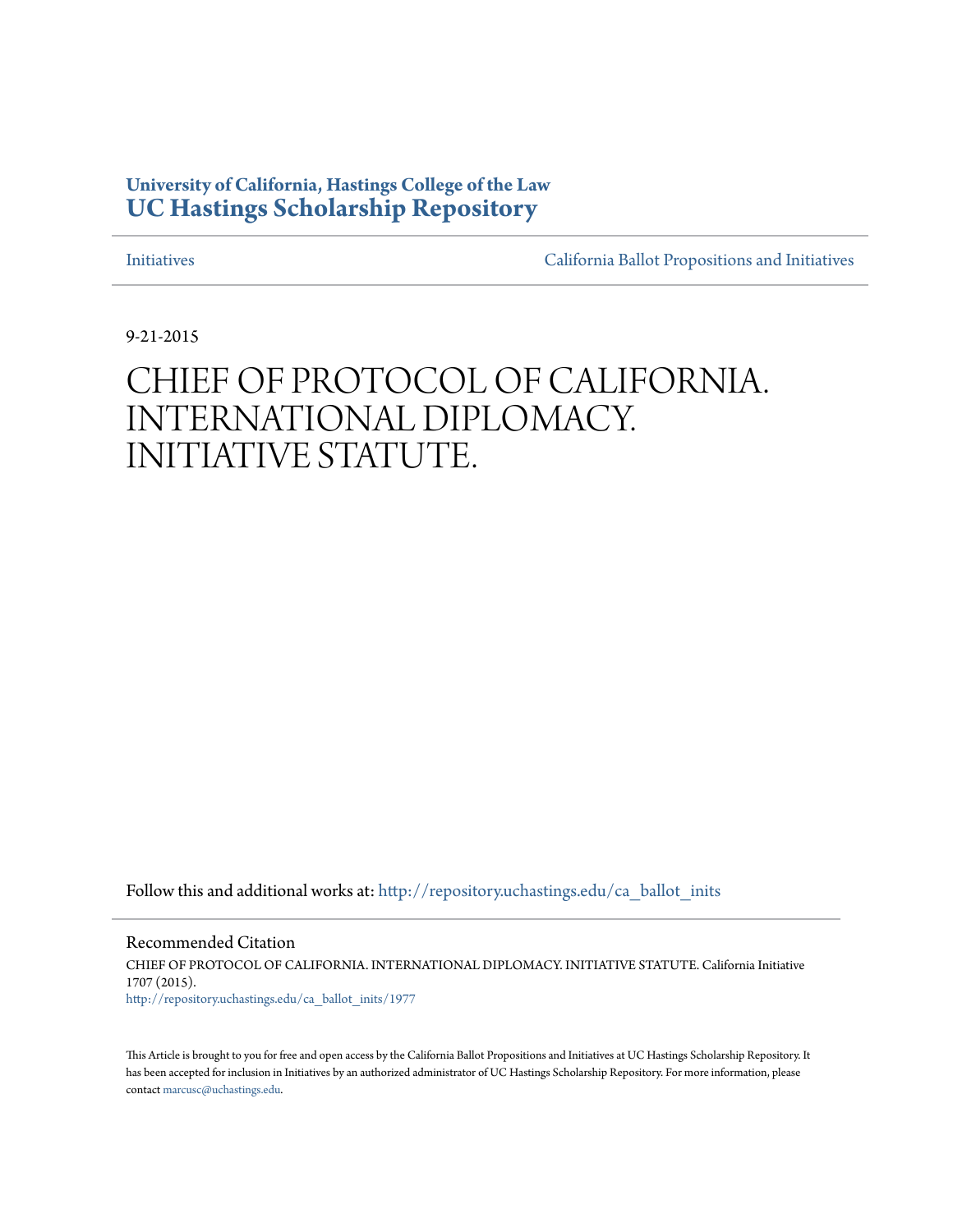**15-0046** 

Ms. Ashley Johansson Initiative Coordinator Office of the Attorney General 1300 "I" Street Sacramento, CA 95814-2919

**SCAFIACO** 

**JUL 2 8 2015** 

INITIATIVE COORDINATOR **ATTORNEY GENERAL'S OFFICE** 

Re: Request for Title and Summary for Proposed Initiative

Pursuant to Article II, Section 10(d) of the California Constitution, this letter respectfully requests that the Attorney General prepare a circulating title and summary of the enclosed proposed statewide initiative: "The Chief of Protocol for California's International Relations Act."

Also enclosed are the required signed statements pursuant to California Elections Code sections 9001 and 9608, and a check in the amount of \$200.

Please direct all inquiries and correspondence regarding this proposed initiative to:

Sam Chaney Treasurer, Sovereign California SamChaney@SovereignCA.org

Stuart Webb Marketing Director, Sovereign California StuartWebb@SovereignCA.org

Sovereign California FPPC ID: 1373550 P.O. Box 121165 San Diego, California 92112-1165

Thank you for your time and attention to this matter.

Sincerely, Signature of Proponent **Printed Name** Date

Stenature of Proponent

 $\frac{\text{SQ}}{\text{Printed Name}}$  $7/22/15$ 

Date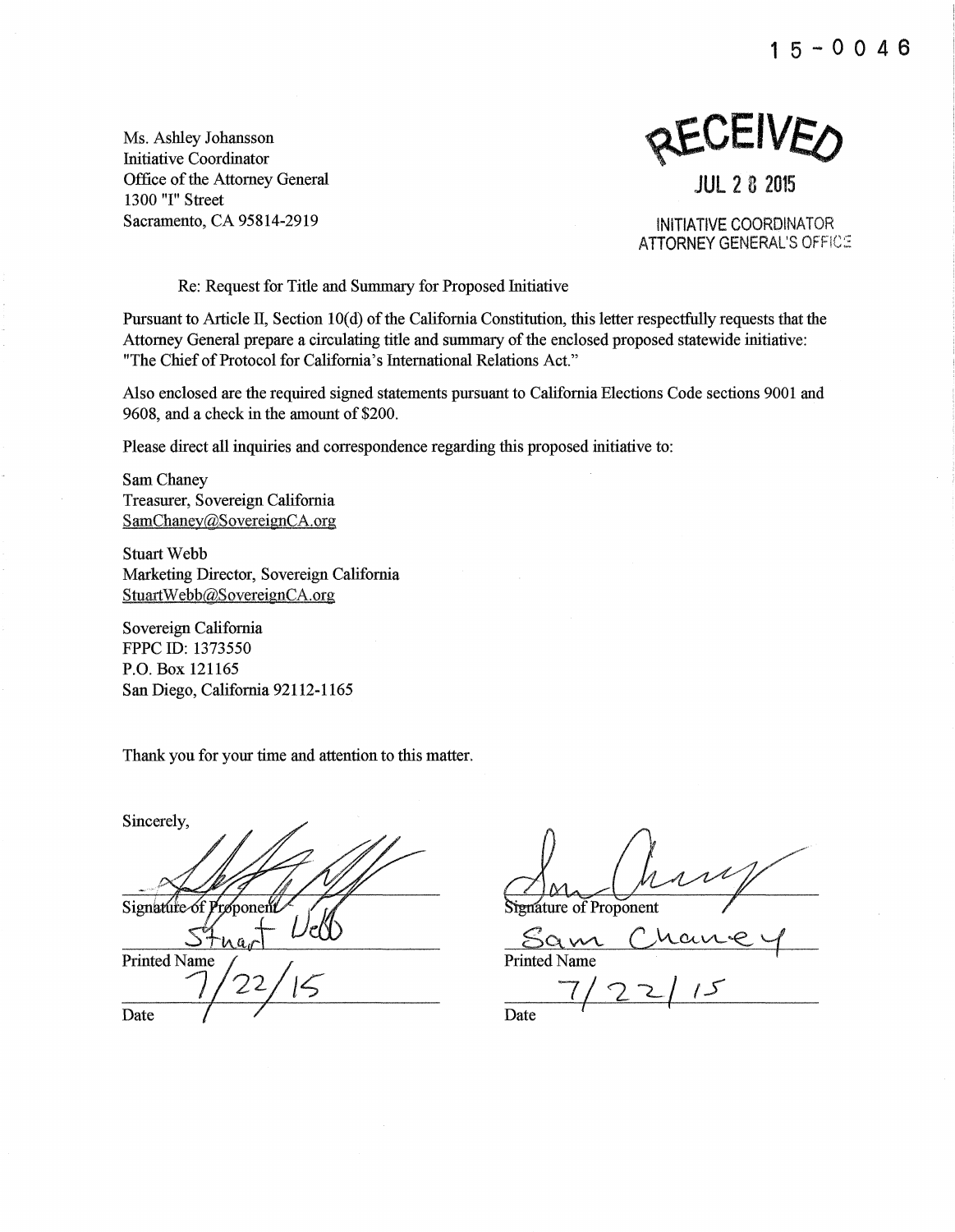### THE CHIEF OF PROTOCOL FOR CALIFORNIA'S INTERNATIONAL RELATIONS ACT

#### SECTION 1. STATEMENT OF PURPOSE.

(a) The People of California hereby add Chapter 3 to Title 20 of the Government Code relating to International Relations, creating the office of the Chief of Protocol as an advisor to the Governor:

#### CHAPTER 3. Office of the Chief of Protocol

#### SECTION 1. Creation of the Chief of Protocol

99530. There is established in state govemment the Office of the Chief of Protocol, an office within the California Secretary of State's Office.

99531. The Chief of Protocol shall be an officer appointed by, and serve at the discretion of, the California Secretary of State.

#### SECTION 2. Purpose and Responsibilities of the Chief of Protocol

99540. The Office of the Chief of Protocol shall exist to advance the foreign policy goals of California by creating an environment for successful diplomacy. The Chief of Protocol shall advise the Govemor, Lieutenant Govemor, and the Secretary of State on matters of national and intemational diplomatic protocol.

99541. The Office of the Chief of Protocol shall (1) Plan and execute detailed programs for foreign leaders visiting the Govemor, and accompany them during their official travel in California, including their visit with the Govemor at the State Capitol; (2) Accompany the Governor on all official visits abroad; (3) Make arrangements for and accompany delegations named by the Governor to represent him at inaugurals, funerals, weddings, celebrations, and similar ceremonies abroad; ( 4) Certify and pay the expenses of the foregoing and other diplomatic activities authorized by the Legislature; (5) Act as the Governor's personal representative and liaison to the Chiefs of Protocol in Washington, and represent the Government of California at diplomatic events; (6) Organize signing ceremonies with foreign dignitaries; (7) Plan and execute the Governor's official visits to the United Nations General Assembly; (8) Suggest official gifts to be given by the Governor, Lieutenant Governor, and Secretary of State and their spouses, and select, purchase, deliver, and maintain records of gifts for annual report to the Legislature; (9) Coordinate arrangements for foreign press accompanying visiting dignitaries; and (10) Help new diplomatic missions set up their embassies in California as well as California embassies and trade missions abroad.

#### SECTION 3. Application of Duty

99550. For the purpose of fulfilling the responsibilities detailed in Section 2 of Chapter 3 of Title 20 of the Government Code, the Government of California hereby recognizes each of the 193 members of the United Nations, and shall afford them the full extent of diplomatic protocol to which they are entitled, via the Office of the Chief of Protocol.

99551. For the purposes offulfilling the responsibilities detailed in Section 2 of Chapter 3 of Title 20 of the Government Code, the Government of California hereby additionally recognizes the Republic of Texas, and the Kingdom of Hawaii as nations, and shall afford to them the full extent of diplomatic protocol to which they are entitled, via the Office of the Chief of Protocol.